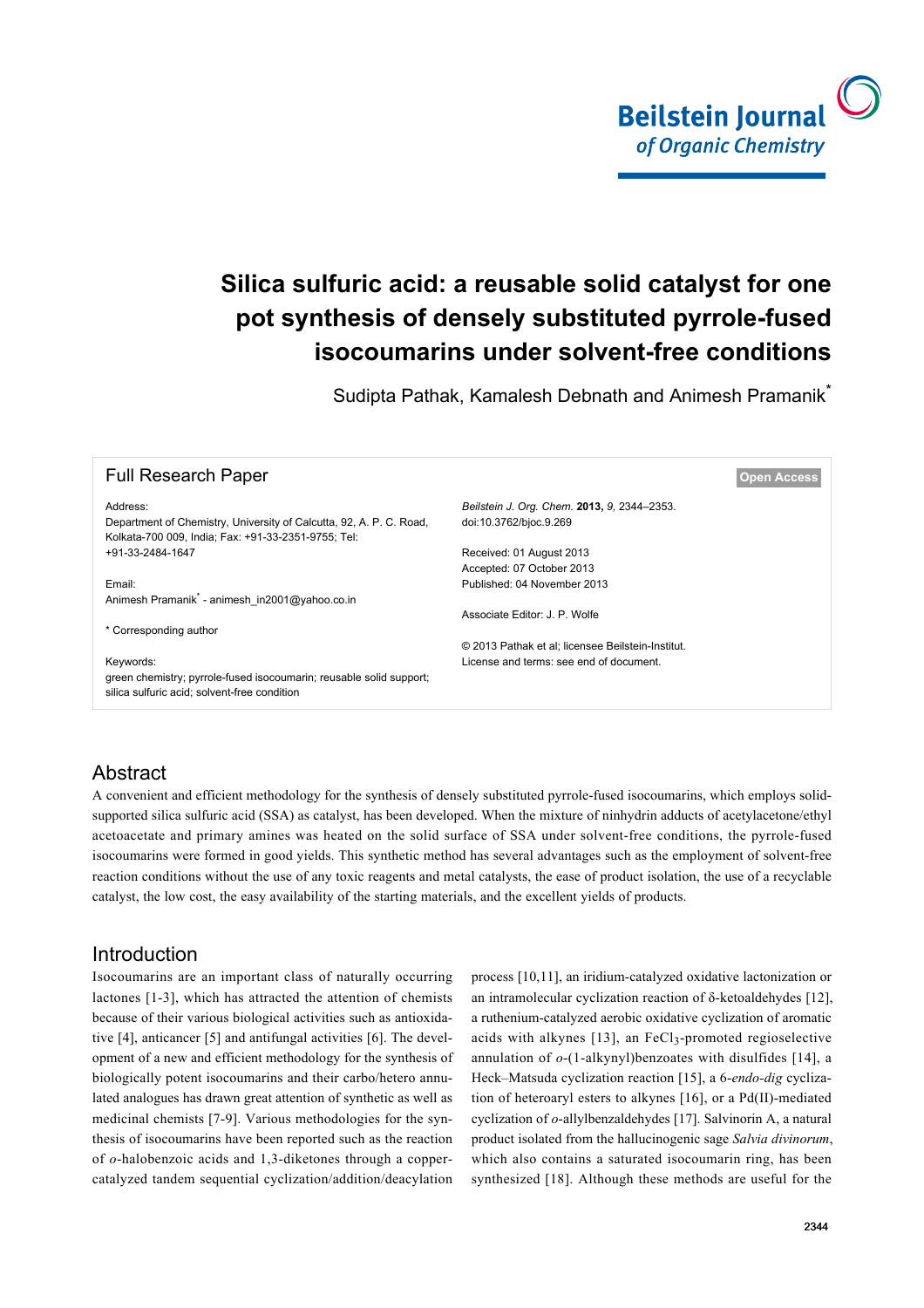synthesis of isocoumarin derivatives, the reactions involved in the synthesis still suffer from some serious limitations such as the use of expensive and hazardous reagents [\[12\]](#page-8-6) and toxic metal catalysts [\[10,11,15,17\].](#page-8-5) Some of the reactions need laborious and time consuming procedures [\[12,13,17\]](#page-8-6), or drastic reaction conditions and with only low to moderate yields [\[16\]](#page-8-10). On the other hand, although a number of synthetic methods have been developed for the construction of densely substituted pyrrole rings [\[19-21\],](#page-8-13) not a single report has been given on the synthesis of pyrrole-fused isocoumarins with the help of green methodology, so far. Therefore, the development of an environmentally friendly and safer reaction methodology following the green chemistry principles is essential for the synthesis of pyrrole-fused isocoumarins.

The employment of a reusable solid supported/heterogeneous catalyst for the efficient synthesis of heterocyclic compounds remains a challenge to chemists in laboratories and in the industry [\[22,23\]](#page-8-14). Reactions with reagents that are immobilized on inorganic solid supports show several advantages over the conventional reactions in solution because of simple work-up procedures, improved product yields, greater ease of purification, shorter reaction times, milder reaction conditions, and recyclability of the catalyst [\[24\]](#page-8-15). In the recent years, silica sulfuric acid (SSA) has shown immense potentiality as an efficient and easily retrievable solid catalyst in various important organic syntheses under solvent-free conditions [\[25\].](#page-8-16) The high catalytic activity, the operational simplicity and the recyclability of SSA can be exploited in the industry for the synthesis of various drugs and pharmaceuticals. SSA, a product that is easily synthesized from silica gel and chlorosulfonic acid [\[26\],](#page-8-17) was observed to improve the reactivity and selectivity in carbon–carbon bondformation reactions [\[27,28\],](#page-8-18) in cycloaddition reactions [\[29,30\]](#page-8-19), in protection–deprotection reactions of multistep syntheses [\[31-](#page-8-20) [33\],](#page-8-20) in esterifications [\[34\]](#page-8-21) and in syntheses of heterocycles [\[35\]](#page-8-22). Since we are actively involved in the synthesis of biologically important heterocycles [\[36-42\]](#page-8-23), we wish to report herein a green methodology for the construction of pyrrole-fused isocoumarins, which uses SSA as a solid-supported acid catalyst under solvent-free conditions [\(Scheme 1](#page-1-0), present work).

#### Results and Discussion

Recently, we have reported that the enamines **3** generated from acetylacetone (**1**) and amines **2** react with ninhydrin to form the cyclic hemiaminal dihydroxyindenopyrroles **4**. Subsequently intermediates **4** produce the pyrrole-fused isocoumarins **5** upon heating in glacial acetic acid with a catalytic amount of conc.  $H<sub>2</sub>SO<sub>4</sub>$  [\(Scheme 1](#page-1-0), previous work) [\[38\].](#page-8-24) It was observed that in the above synthesis the intermediate dihydroxyindenopyrroles **4** were needed to be isolated for further reaction to get the final products **5** in pure form. Otherwise some acetylated amines were always produced as byproducts. Besides, the formation of **4** from **3** did not proceed significantly when the enamines of ethyl acetoacetate were employed, because under acidic conditions, the enamines of ethyl acetoacetate readily hydrolyze and the free amines react with ninhydrin to form Schiff bases. To overcome the above problems we have designed an operationally simple one-pot reaction for the synthesis of pyrrolefused isocoumarins (**5** or **8**) from the ninhydrin adducts of acetylacetone/ethyl acetoacetate (**6** or **7**) [\[43\]](#page-9-0) and primary amines **2** under solvent-free conditions [\(Scheme 1,](#page-1-0) present work).

In order to explore the role of the different catalysts and solvents in the preparation of pyrrole-fused isocoumarins, an optimisation study was carried out with the model reaction

<span id="page-1-0"></span>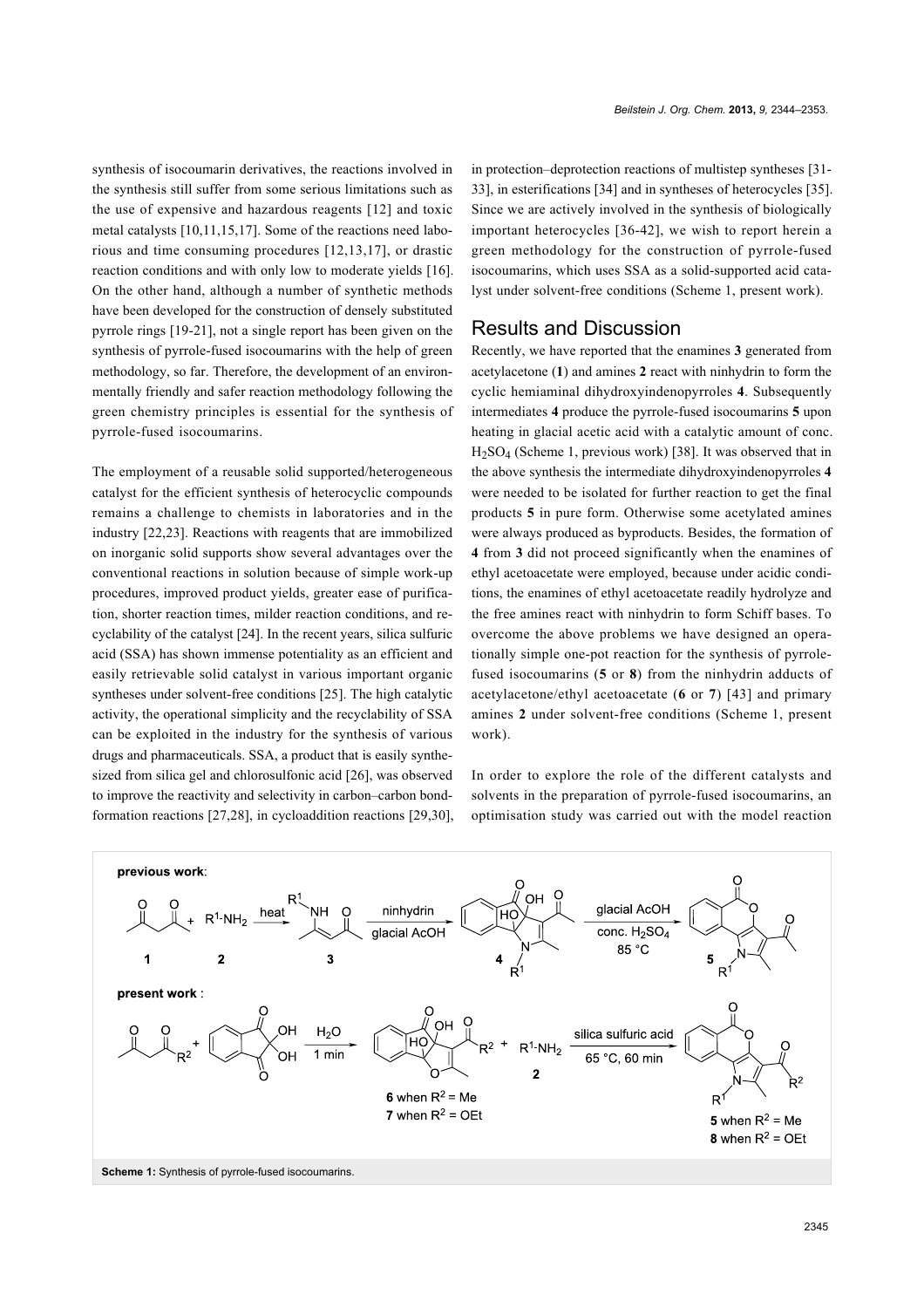between dihydroxyindenofuran ethyl ester **7** [\[43\]](#page-9-0) and aniline in a molar ration of 1.00:1.50 ([Scheme 2\)](#page-2-0). When the reaction was carried out in aqueous solution under reflux the reaction did not proceed at all [\(Table 1](#page-2-1), entry 1). Previous results showed that an activation by a Brønsted acid was necessary to carry out the reaction successfully [\[38\]](#page-8-24). Therefore, we screened various Brønsted acid catalysts, e.g., lactic acid, formic acid, citric acid and acetic acid in aqueous solution under reflux. But the yields were very low even after prolonged reaction time ([Table 1](#page-2-1), entries 2–5). On the basis of the assumption that more acidic conditions might be necessary to furnish the desired products in high yields, we carried out the reaction in acetic acid with adding a catalytic amount of  $H_2SO_4$ . Intriguingly, the yield of the product increased from less than 10% to 64% ([Table 1](#page-2-1), entry 6). The structure of the product **8a** was confirmed by IR, <sup>1</sup>H NMR and <sup>13</sup>C NMR spectroscopy and elemental analysis. Surprisingly, when the above-mentioned reaction was carried out with aliphatic amines, only the acetylated amines were obtained instead of the desired products **8**. These results influenced us to carry out the reaction under greener and milder reaction conditions, but with satisfying yield of the desired product, both for aromatic and aliphatic amines. We restrained the reaction to using PEG–OSO<sub>3</sub>H as a Brønsted acid–surfactant combined catalyst in aqeous solution under refluxing conditions as well as under solvent-free conditions ([Table 1,](#page-2-1) entries 7 and 8). Although under solvent-free conditions the required temperature was lower and the yields of the products were higher, the yields were still only moderate. This encouraged us

<span id="page-2-1"></span><span id="page-2-0"></span>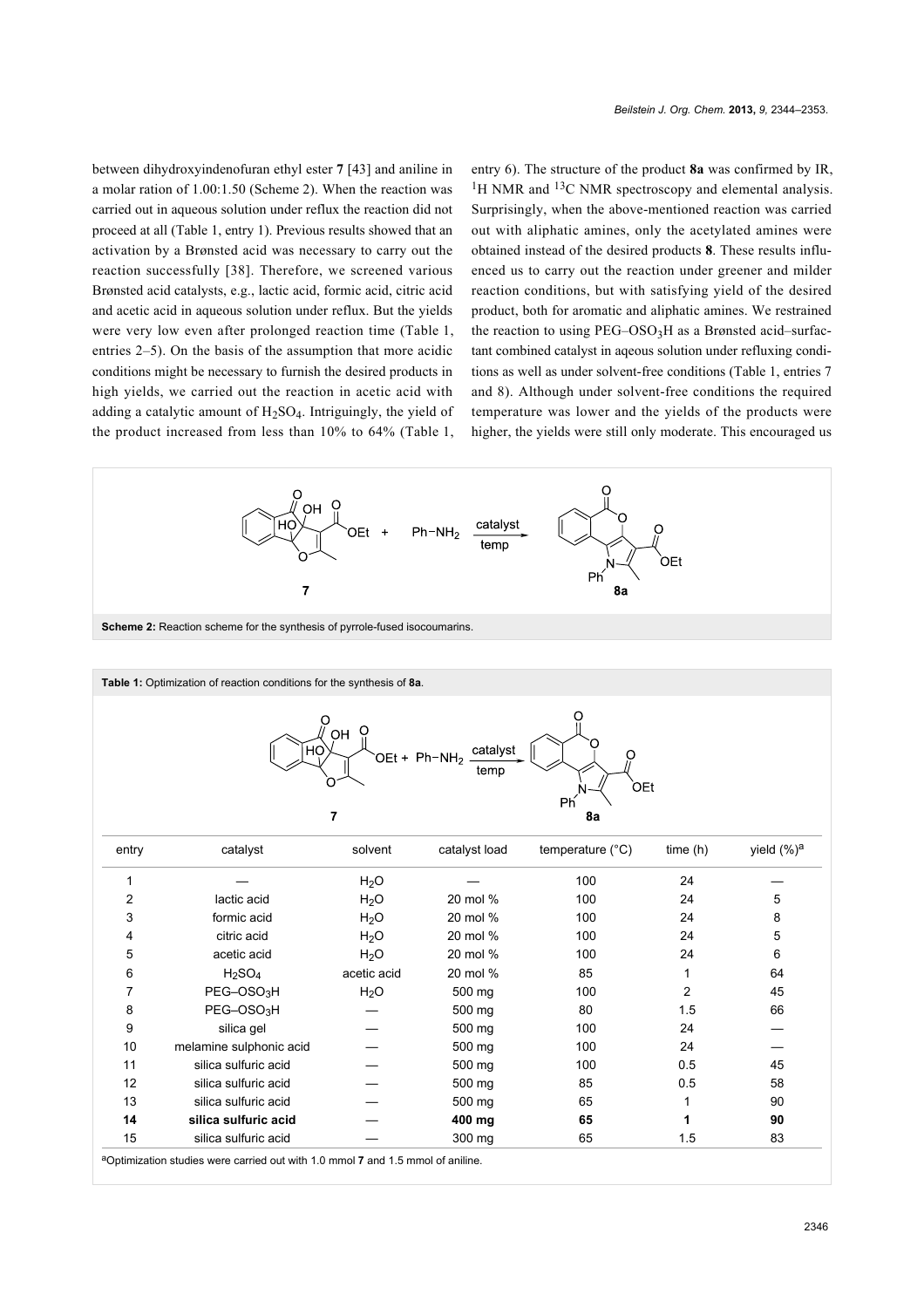to execute the optimization study in presence of a solid acid catalyst under solvent-free conditions. This is one important facet of green chemistry: the eradication of solvents in chemical processes. Hence, we have carried out the synthesis by dissolving the substrate **7** and aniline in a minimum volume of chloroform, soaked them on the solid surface of solid Brønsted acid catalysts, such as silica gel and melamine sulfonic acid (MSA), dried the mixture under vacuum, and heated the reaction mixture to 100 °C [\(Table 1](#page-2-1), entries 9 and 10). Unfortunately, the reactions on silica gel and MSA failed to give the desired product **8a**. In the search of a suitable solid acid catalyst we employed silica sulfuric acid (SSA) at 100 °C. However, the reaction mixture got charred after 0.5 h and a considerable amount of impurities along with the desired product **8a** was formed [\(Table 1](#page-2-1), entry 11). When lowering the reaction temperature  $(65-100 \degree C)$  and varying the amount (300–500 mg) of solid catalyst ([Table 1](#page-2-1), entries 12–15), the maximum yield (90%) of **8a** was obtained at 65 °C using 400 mg of SSA ([Table 1](#page-2-1), entry 14).

Having successfully prepared **8a**, we decided to explore the scope and generality of this reaction in the synthesis of other analogues. Accordingly, the ninhydrin adducts of acetylacetone/ ethyl acetoacetate (**6** and **7**) [\[43\]](#page-9-0) were reacted with a variety of commercially available aliphatic and aromatic primary amines under the optimized conditions ([Table 1](#page-2-1), entry 14). As becomes

evident from [Table 2](#page-3-0), all the primary amines reacted well with adducts **6** and **7** affording the desired products **5** and **8** in good yields. The results show that solvent-free conditions and the SSA catalyst are crucial carrying out the reaction succesfully even with aliphatic amines. The structures of the new products **8a**–**o** were determined by using spectroscopic data and elemental analysis. X-ray crystal data analysis of compound **8c** further confirmed the product formation ([Figure 1](#page-3-1)). The formation of products **5a**–**l** was confirmed by comparing the reported spectral data and melting points [\(Table 2\)](#page-3-0) [\[38\]](#page-8-24).

<span id="page-3-1"></span>

**Figure 1: ORTEP diagram of 8c with atom numbering scheme.** Thermal ellipsoids are shown at 50% probability with CCDC number 949317.

<span id="page-3-0"></span>**Table 2:** Formation of isocoumarins **5** and **8** from adducts **6** and **7** respectively on an SSA surface. silica sulfuric acid 65 °C, 60 min  $R^{\dot{1}}$ 5 when  $R^2$  = Me 6 when  $R^2$  = Me  $\overline{2}$ 8 when  $R^2$  = OEt 7 when  $R^2$  = OEt entry and R<sup>1</sup> R<sup>2</sup> adduct product yield (%)<sup>a</sup> mp observed/lit. [\[38\]](#page-8-24) (°C) 1 Me **6 5a** 91 248–250/248 2 Me **6 5b** 82 205–207/205 3 Me **6 5c** 88 262–264/262 4 Me **6 5d** 89 258–260/258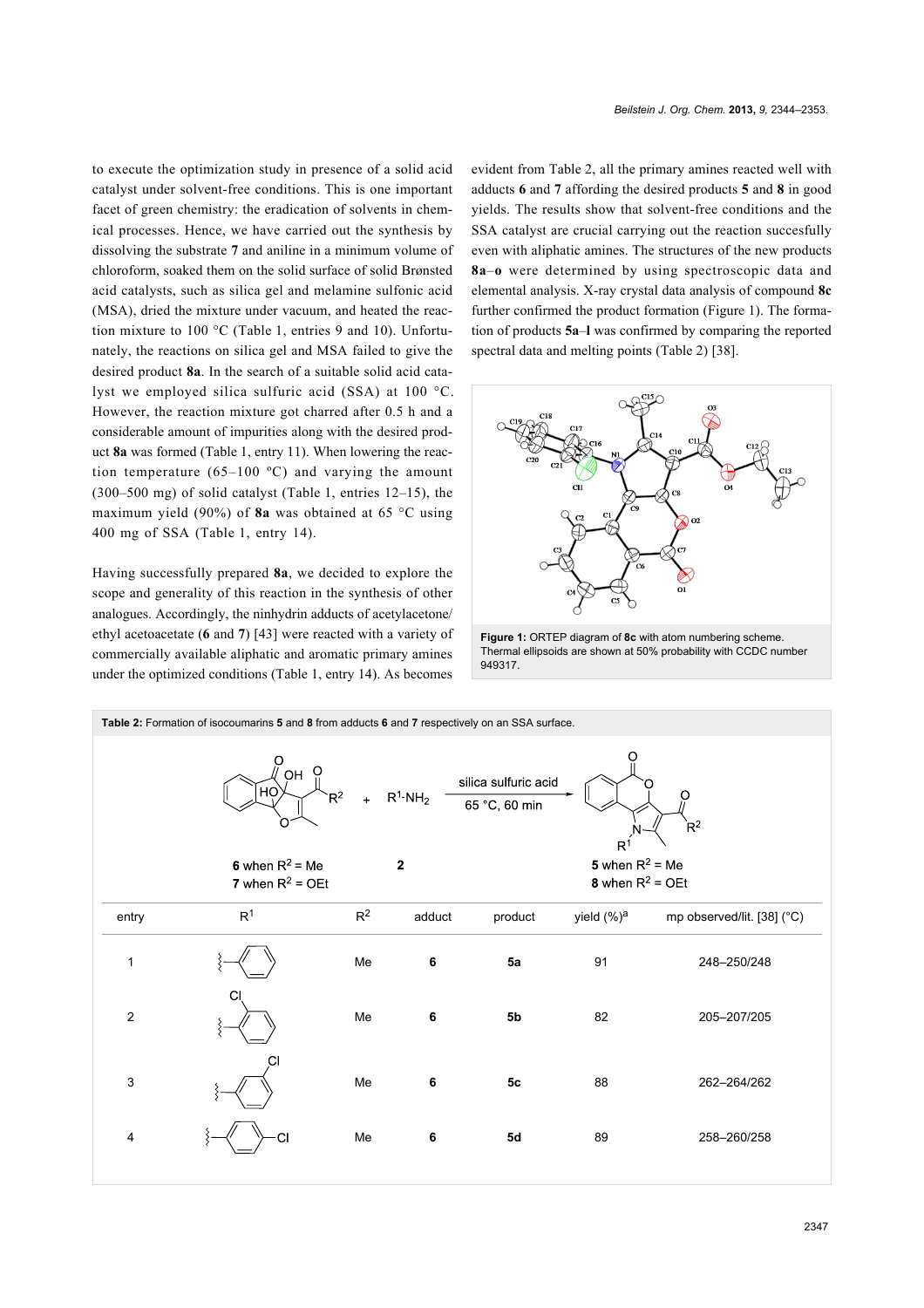| Table 2: Formation of isocoumarins 5 and 8 from adducts 6 and 7 respectively on an SSA surface. (continued) |                 |     |                  |               |            |             |  |
|-------------------------------------------------------------------------------------------------------------|-----------------|-----|------------------|---------------|------------|-------------|--|
| $\overline{5}$                                                                                              | ξ<br>OMe        | Me  | 6                | 5e            | 84         | 220-222/220 |  |
| 6                                                                                                           | MeO<br>ξ        | Me  | 6                | ${\sf 5f}$    | $80\,$     | 172-174/172 |  |
| $\boldsymbol{7}$                                                                                            | ОH              | Me  | 6                | $5g$          | 79         | 236-238/236 |  |
| 8                                                                                                           | Br              | Me  | 6                | 5h            | 82         | 260-262/260 |  |
| 9                                                                                                           | ξ<br>$-NO2$     | Me  | 6                | 5i            | 86         | >320/>320   |  |
| $10\,$                                                                                                      | NO <sub>2</sub> | Me  | 6                | 5j            | 84         | >320/>320   |  |
| 11                                                                                                          | ξ               | Me  | 6                | $5\mathsf{k}$ | $90\,$     | 150-152/150 |  |
| $12\,$                                                                                                      | ξ               | Me  | 6                | $5\mathsf{l}$ | 88         | 182-184/182 |  |
| $13$                                                                                                        | ξ               | OEt | $\pmb{7}$        | 8a            | $90\,$     | 208-210     |  |
| 14                                                                                                          | F<br>ξ          | OEt | $\pmb{7}$        | 8b            | 89         | 252-254     |  |
| 15                                                                                                          | С<br>ξ          | OEt | $\pmb{7}$        | 8c            | 79         | 233-235     |  |
| $16\,$                                                                                                      | C1<br>ξ         | OEt | $\pmb{7}$        | 8d            | 85         | 230-232     |  |
| $17\,$                                                                                                      | ξ<br>·CI<br>⋍   | OEt | $\pmb{7}$        | 8e            | ${\bf 87}$ | 218-220     |  |
| $18\,$                                                                                                      | OMe             | OEt | $\bf 7$          | 8f            | ${\bf 80}$ | 194-196     |  |
| $19$                                                                                                        | OMe             | OEt | $\boldsymbol{7}$ | 8g            | 83         | 198-200     |  |
| $20\,$                                                                                                      | ОH              | OEt | $\pmb{7}$        | 8h            | 81         | 254-256     |  |
| $21\,$                                                                                                      |                 | OEt | $\bf 7$          | 8i            | 86         | 202-204     |  |
| $22\,$                                                                                                      |                 | OEt | $\pmb{7}$        | 8j            | 81         | 190-192     |  |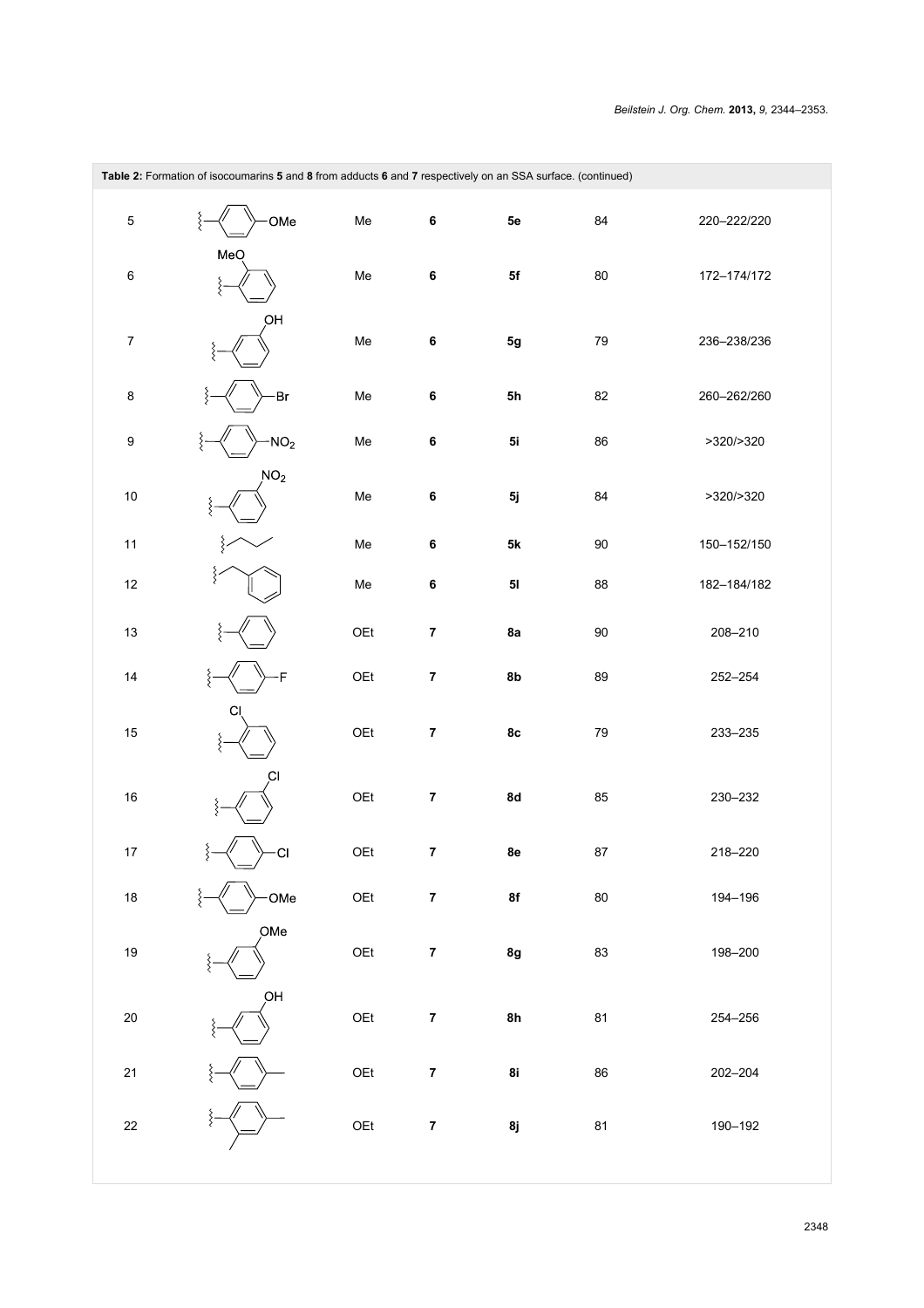| Table 2: Formation of isocoumarins 5 and 8 from adducts 6 and 7 respectively on an SSA surface. (continued) |                 |     |   |    |    |             |
|-------------------------------------------------------------------------------------------------------------|-----------------|-----|---|----|----|-------------|
| 23                                                                                                          | Br              | OEt | 7 | 8k | 83 | $212 - 214$ |
| 24                                                                                                          | NO <sub>2</sub> | OEt | 7 | 81 | 86 | 260-262     |
| 25                                                                                                          |                 | OEt | 7 | 8m | 91 | 180-182     |
| 26                                                                                                          |                 | OEt | 7 | 8n | 89 | 132-134     |
| 27                                                                                                          |                 | OEt | 7 | 80 | 87 | 125-127     |
| alsolated yield.                                                                                            |                 |     |   |    |    |             |

The comparative studies in terms of overall reaction times and product yields show that although the present method takes more time than the previous method [\[38\]](#page-8-24), the overall yields of the products are larger in the present method ([Table 3](#page-5-0)). More importantly the present method enables us to access a new series of pyrrole-fused isocoumarins with ester functionality ([Table 3,](#page-5-0) compounds **8a–o**), which were not possible to synthesize with the previous method. Apart from that the present method is more advantageous in terms of product formation and greener characteristics than the previous one in many respects such as (a) a less laborious and more step-economical reaction for the library synthesis of pyrrole-fused isocoumarin derivatives, since the starting materials dihydroxy indenofurans **6** and **7** need only one step for preparation, (b) the employment of milder acidic conditions, (c) a lower reaction temperature  $(65 °C)$ , (d) solvent-free conditions, and (e) more cost-effective because of the reusability of the solid-supported SSA. Moreover the starting materials **6** and **7** can also be prepared through a green methodology [\[43\].](#page-9-0)

Based on the results of [Table 2](#page-3-0) and the fact that SSA plays the role of transferring protons from its solid surface, a probable mechanism for the formation of isocoumarins **5** or **8** is explicated in [Scheme 3](#page-6-0). The protonation and activation of the

<span id="page-5-0"></span>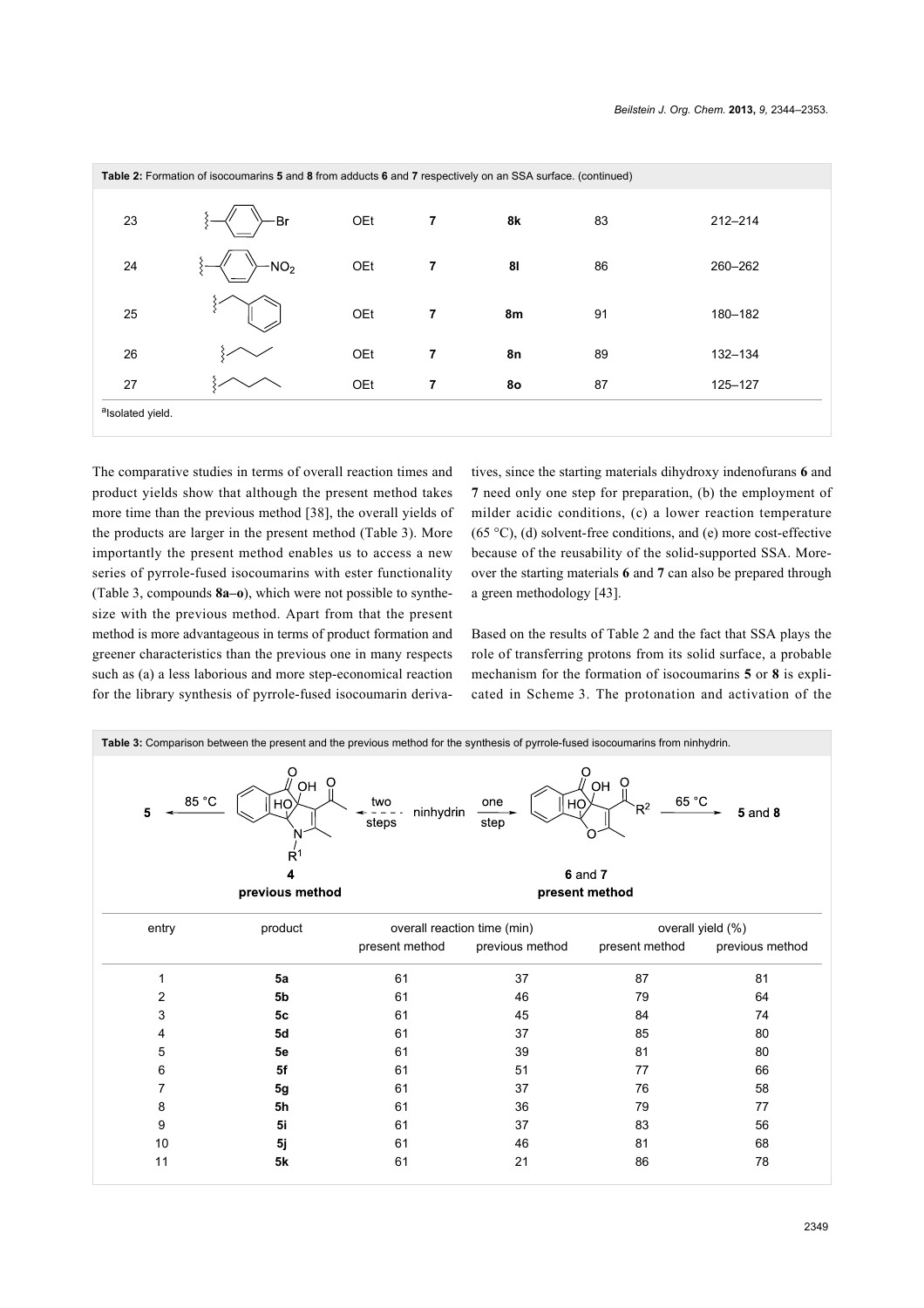| Table 3: Comparison between the present and the previous method for the synthesis of pyrrole-fused isocoumarins from ninhydrin. (continued) |    |    |    |    |    |  |
|---------------------------------------------------------------------------------------------------------------------------------------------|----|----|----|----|----|--|
| 12                                                                                                                                          | 51 | 61 | 25 | 84 | 84 |  |
| 13                                                                                                                                          | 8a | 61 |    | 84 |    |  |
| 14                                                                                                                                          | 8b | 61 |    | 83 |    |  |
| 15                                                                                                                                          | 8c | 61 |    | 73 |    |  |
| 16                                                                                                                                          | 8d | 61 |    | 79 |    |  |
| 17                                                                                                                                          | 8e | 61 |    | 81 |    |  |
| 18                                                                                                                                          | 8f | 61 |    | 74 |    |  |
| 19                                                                                                                                          | 8g | 61 |    | 77 |    |  |
| 20                                                                                                                                          | 8h | 61 |    | 75 |    |  |
| 21                                                                                                                                          | 8i | 61 |    | 80 |    |  |
| 22                                                                                                                                          | 8ј | 61 |    | 75 |    |  |
| 23                                                                                                                                          | 8k | 61 |    | 77 |    |  |
| 24                                                                                                                                          | 81 | 61 |    | 80 |    |  |
| 25                                                                                                                                          | 8m | 61 |    | 85 |    |  |
| 26                                                                                                                                          | 8n | 61 |    | 83 |    |  |
| 27                                                                                                                                          | 80 | 61 |    | 81 |    |  |

<span id="page-6-0"></span>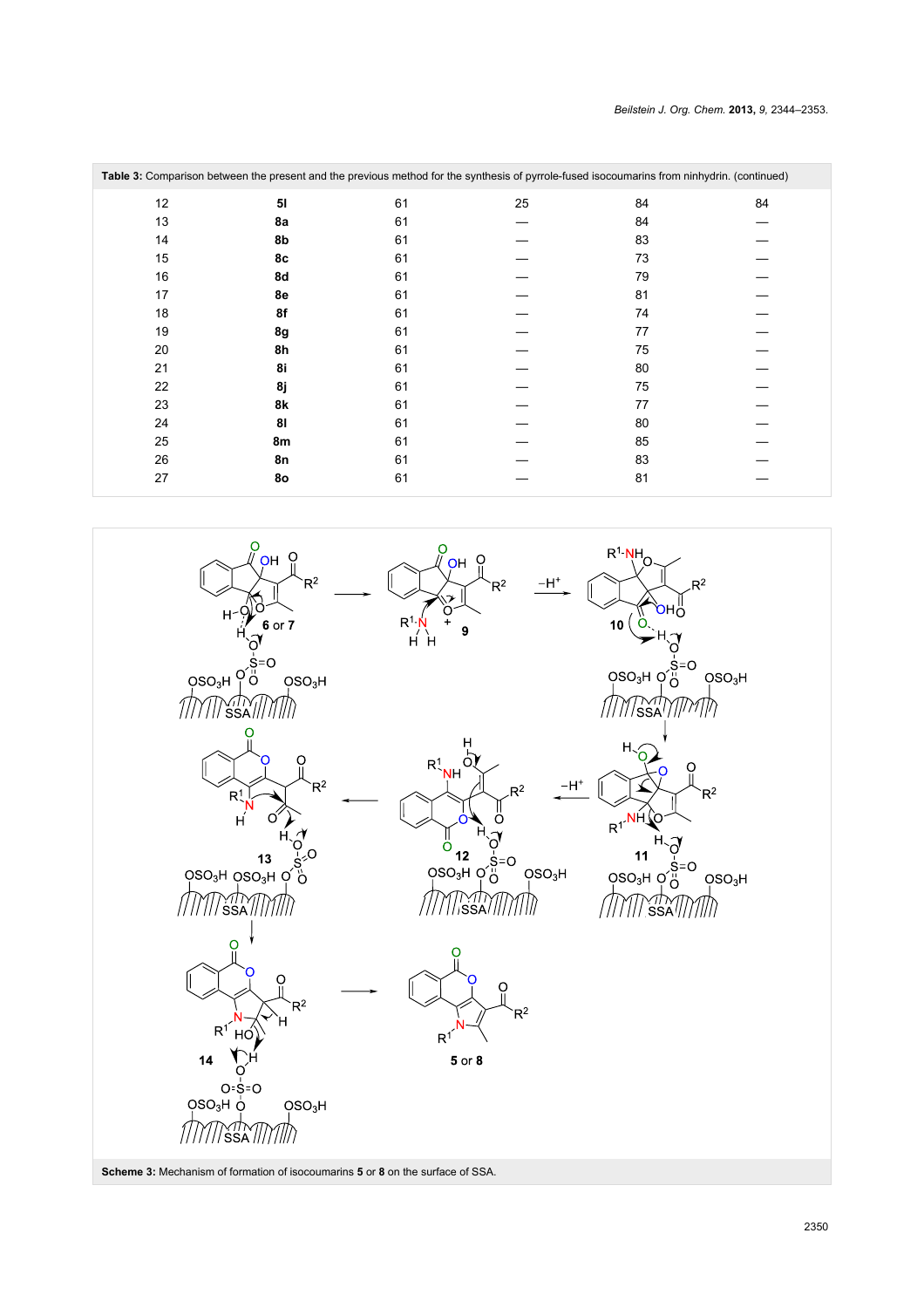hydroxy group of dihydroxy indenofuran (**6** or **7**) by the sulfonic group of SSA generates dehydrated cationic intermediate **9**. This reactive intermediate **9** provokes a nucleophilic attack of primary amines to form bicyclo[3.3.0]octanamino compound **10**. Then the α-hydroxy group of **10** attacks the adjacent carbonyl carbon to generate epoxy intermediate **11**. This unstable epoxy intermediate **11** produces a six-membered lactone intermediate **12** through the breaking of a C–C bond. Subsequently, intermediate **12** tautomerizes to **13** under formation of the isocoumarin skeleton. The dihydropyrrole-fused isocoumarin intermediate **14** is formed through the intramolecular nucleophilic attack of the secondary amine group to the carbonyl carbon of **13**. Finally, intermediate **14** loses water to furnish pyrrole-fused isocoumarins **5** or **8**. It is worth mentioning that in the previous method instead of the formation of epoxy intermediate like **11** a transannular rearrangement was proposed for the product formation [\[38\]](#page-8-24), because the formation of epoxy intermediate is less probable in the presence of a strong acid and a nucleophilic solvent as well as at higher temperatures.

Furthermore, a test with respect to recovery and reusability of SSA for the formation of **8a** was carried out. After heating the mixture of aniline and adduct **7** on the solid surface of SSA for 1 h, the product **8a** was isolated easily with ethylacetate by sonication of the reaction mixture. The recovered solidsupported SSA was reused five times, and the yield of the product **8a** varied from 90–83%, which indicates a substantial retention of catalytic activity and efficiency of SSA even after repeated application ([Figure 2](#page-7-0)).

<span id="page-7-0"></span>

## Conclusion

In conclusion, a facile and convenient methodology has been developed for the synthesis of a diverse range of *N*-substituted pyrrole-fused isocoumarins in presence of the solid-supported Brønsted acid catalyst silica sulfuric acid (SSA). The methodology has a series of intrinsic advantages such as easy preparation of the solid supported SSA from chlorosulfonic acid and silica gel, less energy and manpower usage, easy product isolation/purification and operational simplicity, which lead to the synthetic route ''benign by design''. This is the first report, in which a rearrangement reaction has been carried out on the solid surface of SSA. Overall this greener and environmentally friendly method may attract the fellow chemists in chemical and pharmaceutical industries for the synthesis of biologically important pyrrole-fused isocoumarins.

#### **Experimental**

**General information:** Starting materials and solvents were purchased from commercial suppliers and used without further purification. Melting points were determined in open capillary tubes and were uncorrected. IR spectra were recorded on a Perkin-Elmer 782 spectrophotometer.  ${}^{1}H$  (300 MHz) and  $13C$  NMR (75 MHz) spectra were recorded on a Bruker 300 MHz instrument in CDCl<sub>3</sub> and  $d_6$ -DMSO. Elemental analyses (C, H and N) were performed by using a Perkin-Elmer 240C elemental analyzer. The X-ray diffraction data for crystallized compounds were collected with Mo Kα radiation at 296 K using the Bruker APEX-II CCD System. The crystals were positioned at 50 mm from the CCD. Frames were measured with a counting time of 5 s. Data analyses were carried out with the Bruker APEX2 and Bruker SAINT program. The structures were solved using direct methods with the SHELXS97 program.

**General experimental procedure for synthesis of pyrrolefused isocoumarins 5 and 8:** A mixture of primary amines **2** (1.5 mmol) and dihydroxy indenofurans **6** or **7** (1.0 mmol) in chloroform (5 mL) was soaked in SSA (400 mg) by stirring for 10 min and then the solvent was removed under reduced pressure to get a solid mass. The solid mass was heated at 65 °C for 1 h under continuous stirring, until the complete disappearance of dihydroxyindenofuran was observed (as monitored by TLC). After cooling the solid mass to room temperature, ethylacetate (15 mL) was added to it, shaken thoroughly, ultra-sonicated and filtered to remove the SSA catalyst. The separated organic phase was evaporated under reduced pressure to get the crude product **5** or **8** which was purified by column chromatography (hexane/EtOAc).

**Reusability of the SSA:** After completion of the reaction, the product was isolated by ultra-sonication with ethylacetate and decanted. Then the separated solid catalyst SSA was dried under vacuum and reused directly for a new reaction set. The yield of the product **8a** varied from 90–83% after five consecu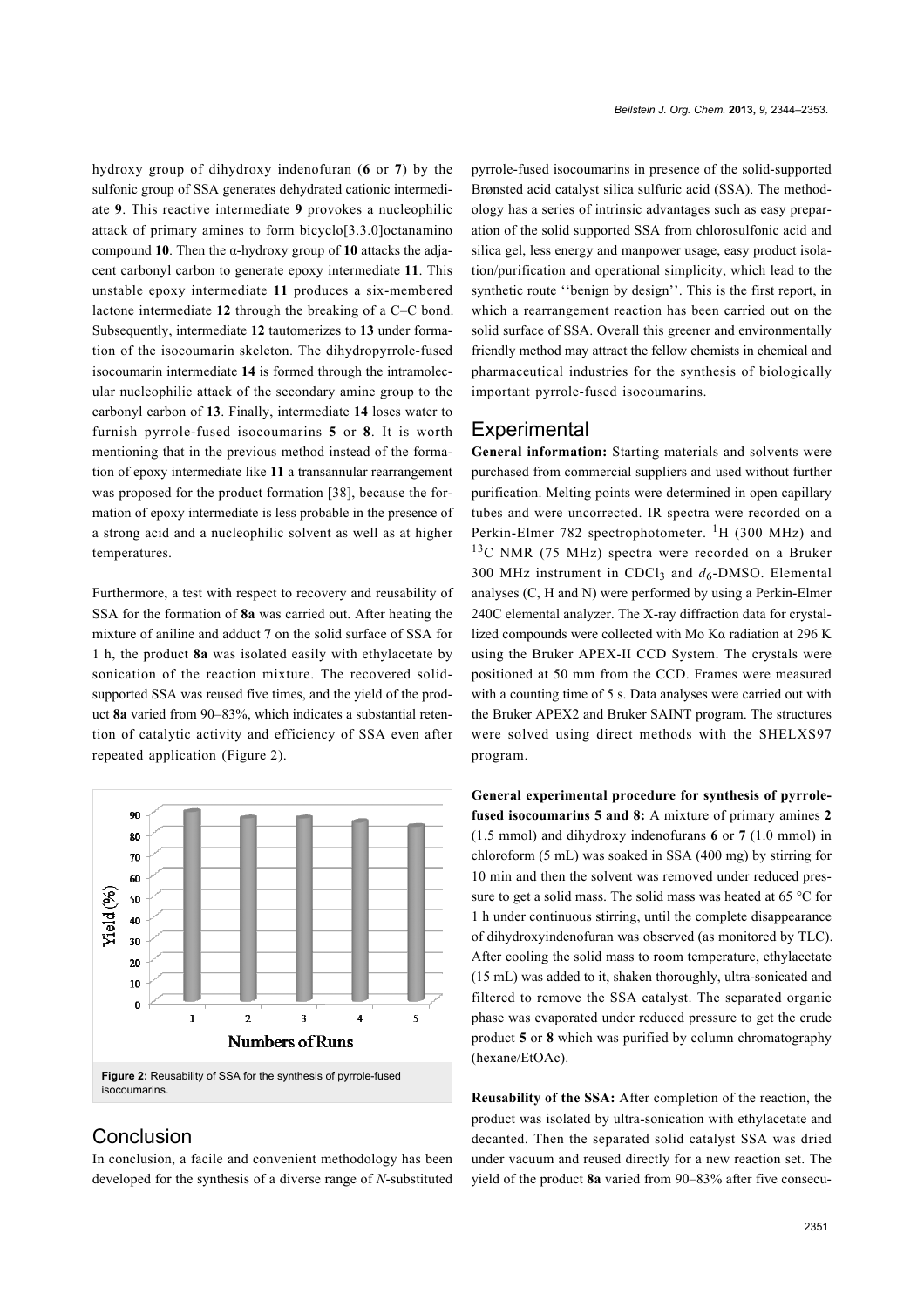tive cycles without any serious loss of efficiency of the solid supported SSA [\(Figure 2\)](#page-7-0).

# Supporting Information

Supporting Information features detailed analytical data of the prepared compounds and a collection of NMR spectra.

#### Supporting Information File 1

Detailed analytical data. [\[http://www.beilstein-journals.org/bjoc/content/](http://www.beilstein-journals.org/bjoc/content/supplementary/1860-5397-9-269-S1.pdf) [supplementary/1860-5397-9-269-S1.pdf\]](http://www.beilstein-journals.org/bjoc/content/supplementary/1860-5397-9-269-S1.pdf)

## Acknowledgements

S.P. and K.D. thank CSIR and UGC, New Delhi, India, for offering a Senior Research Fellowship (SRF) and a Junior Research Fellowship (JRF) respectively. The financial assistance of CSIR, New Delhi is gratefully acknowledged [Major Research Project, No. 02(0007)/11/EMR-II]. Crystallography was performed at the DST-FIST, India-funded Single Crystal Diffractometer Facility at the Department of Chemistry, University of Calcutta.

#### **References**

- <span id="page-8-0"></span>1. Zhang, W.; Krohn, K.; Draeger, S.; Schulz, B. *J. Nat. Prod.* **2008,** *71,* 1078–1081. [doi:10.1021/np800095g](http://dx.doi.org/10.1021%2Fnp800095g)
- 2. Lu, X.; Li, D.; Dalley, N. K.; Wood, S. G.; Owen, N. L. *Nat. Prod. Res.* **2007,** *21,* 677–685. [doi:10.1080/14786410500463395](http://dx.doi.org/10.1080%2F14786410500463395)
- 3. Pal, S.; Chatare, V.; Pal, M. *Curr. Org. Chem.* **2011,** *15,* 782–800. [doi:10.2174/138527211794518970](http://dx.doi.org/10.2174%2F138527211794518970)
- <span id="page-8-1"></span>4. De Abreu, H. A.; dos S. Lago, I. A.; Souza, G. P.; Piló-Veloso, D.; Duarte, H. A.; de C. Alcântara, A. F. *Org. Biomol. Chem.* **2008,** *6,* 2713–2718. [doi:10.1039/B804385J](http://dx.doi.org/10.1039%2FB804385J)
- <span id="page-8-2"></span>5. Nakhi, A.; Adepu, R.; Rambabu, D.; Kishore, R.; Vanaja, G. R.; Kalle, A. M.; Pal, M. *Bioorg. Med. Chem. Lett.* **2012,** *22,* 4418–4427. [doi:10.1016/j.bmcl.2012.04.109](http://dx.doi.org/10.1016%2Fj.bmcl.2012.04.109)
- <span id="page-8-3"></span>6. Yadav, P.; Purohit, N. V. *Indian J. Pharm. Sci.* **2011,** *73,* 171–178. [doi:10.4103/0250-474X.91586](http://dx.doi.org/10.4103%2F0250-474X.91586)
- <span id="page-8-4"></span>7. Uchiyama, M.; Ozawa, H.; Takuma, K.; Matsumoto, Y.; Yonehara, M.; Hiroya, K.; Sakamoto, T. *Org. Lett.* **2006,** *8,* 5517–5520. [doi:10.1021/ol062190+](http://dx.doi.org/10.1021%2Fol062190%2B)
- 8. Özcan, S.; Şahin, E.; Balci, M. *Tetrahedron Lett.* **2007,** *48,* 2151–2154. [doi:10.1016/j.tetlet.2007.01.098](http://dx.doi.org/10.1016%2Fj.tetlet.2007.01.098)
- 9. Soleimani, E.; Zainali, M. *J. Org. Chem.* **2011,** *76,* 10306–10311. [doi:10.1021/jo201908f](http://dx.doi.org/10.1021%2Fjo201908f)
- <span id="page-8-5"></span>10.Kavala, V.; Wang, C.-C.; Barange, D. K.; Kuo, C.-W.; Lei, P.-M.; Yao, C.-F. *J. Org. Chem.* **2012,** *77,* 5022–5029. [doi:10.1021/jo300501j](http://dx.doi.org/10.1021%2Fjo300501j)
- 11. Chary, R. G.; Reddy, G. R.; Ganesh, Y. S. S.; Prasad, K. V.; Chandra, S. K. P.; Mukherjee, S.; Pal, M. *RSC Adv.* **2013,** *3,* 9641–9644. [doi:10.1039/C3RA40969D](http://dx.doi.org/10.1039%2FC3RA40969D)
- <span id="page-8-6"></span>12.Suzuki, T.; Yamada, T.; Watanabe, K.; Katoh, T. *Bioorg. Med. Chem. Lett.* **2005,** *15,* 2583–2585. [doi:10.1016/j.bmcl.2005.03.043](http://dx.doi.org/10.1016%2Fj.bmcl.2005.03.043)
- <span id="page-8-7"></span>13. Deponti, M.; Kozhushkov, S. I.; Yufit, D. S.; Ackermann, L. *Org. Biomol. Chem.* **2013,** *11,* 142–148. [doi:10.1039/C2OB26250A](http://dx.doi.org/10.1039%2FC2OB26250A)
- <span id="page-8-8"></span>14. Li, Z.; Hong, J.; Weng, L.; Zhou, X. *Tetrahedron* **2012,** *68,* 1552–1559. [doi:10.1016/j.tet.2011.12.003](http://dx.doi.org/10.1016%2Fj.tet.2011.12.003)
- <span id="page-8-9"></span>15. da Penha, E. T. D.; Forni, J. A.; Biajoli, A. F. P.; Correia, C. R. D. *Tetrahedron Lett.* **2011,** *52,* 6342–6345. [doi:10.1016/j.tetlet.2011.09.014](http://dx.doi.org/10.1016%2Fj.tetlet.2011.09.014)
- <span id="page-8-10"></span>16. Hellal, M.; Bourguignon, J.-J.; Bihel, F. J.-J. *Tetrahedron Lett.* **2008,** *49,* 62–65. [doi:10.1016/j.tetlet.2007.11.020](http://dx.doi.org/10.1016%2Fj.tetlet.2007.11.020)
- <span id="page-8-11"></span>17. Chen, P.-Y.; Huang, K.-S.; Tsai, C.-C.; Wang, T.-P.; Wang, E.-C. *Org. Lett.* **2012,** *14,* 4930–4933. [doi:10.1021/ol302256y](http://dx.doi.org/10.1021%2Fol302256y)
- <span id="page-8-12"></span>18. Munro, T. A.; Duncanl, K. K.; Staples, R. J.; Xu, W.; Liu-Chen, L.-Y.; Béguin, C.; Carlezon, W. A., Jr.; Cohen, B. M. *Beilstein J. Org. Chem.* **2007,** *3,* No. 1. [doi:10.1186/1860-5397-3-1](http://dx.doi.org/10.1186%2F1860-5397-3-1)
- <span id="page-8-13"></span>19. Reddy, G. R.; Reddy, T. R.; Joseph, S. C.; Reddya, K. S.; Pal, M. *RSC Adv.* **2012,** *2,* 3387–3395. [doi:10.1039/c2ra00982j](http://dx.doi.org/10.1039%2Fc2ra00982j)
- 20. Reddy, G. R.; Reddy, T. R.; Joseph, S. C.; Reddy, K. S.; Reddy, L. S.; Kumar, P. M.; Krishna, G. R.; Reddy, C. M.; Rambabu, D.; Kapavarapu, R.; Lakshmi, C.; Meda, T.; Priya, K. K.; Parsad, K. V. L.; Pal, M. *Chem. Commun.* **2011,** *47,* 7779–7781. [doi:10.1039/c1cc12321a](http://dx.doi.org/10.1039%2Fc1cc12321a)
- 21. Maiti, S.; Biswas, S.; Jana, U. *J. Org. Chem.* **2010,** *75,* 1674–1683. [doi:10.1021/jo902661y](http://dx.doi.org/10.1021%2Fjo902661y)
- <span id="page-8-14"></span>22.Varma, R. S. *Green Chem.* **1999,** *1,* 43–55. [doi:10.1039/A808223E](http://dx.doi.org/10.1039%2FA808223E)
- 23.Sathishkumar, M.; Nagarajan, S.; Shanmugavelan, P.; Dinesh, M.; Ponnuswamy, A. *Beilstein J. Org. Chem.* **2013,** *9,* 689–697. [doi:10.3762/bjoc.9.78](http://dx.doi.org/10.3762%2Fbjoc.9.78)
- <span id="page-8-15"></span>24.Bougrin, K.; Soufiaoui, M. *Tetrahedron Lett.* **1995,** *36,* 3683–3686. [doi:10.1016/0040-4039\(95\)00611-F](http://dx.doi.org/10.1016%2F0040-4039%2895%2900611-F)
- <span id="page-8-16"></span>25.Azizian, J.; Karimi, A. R.; Kazemizadeh, Z.; Mohammadi, A. A.; Mohammadizadeh, M. R. *Synthesis* **2005,** 1095–1098. [doi:10.1055/s-2005-861870](http://dx.doi.org/10.1055%2Fs-2005-861870)
- <span id="page-8-17"></span>26.Zolfigol, M. A. *Tetrahedron* **2001,** *57,* 9509–9511. [doi:10.1016/S0040-4020\(01\)00960-7](http://dx.doi.org/10.1016%2FS0040-4020%2801%2900960-7)
- <span id="page-8-18"></span>27. Chen, W.-Y.; Lu, J. *Synlett* **2005,** 2293–2296. [doi:10.1055/s-2005-872654](http://dx.doi.org/10.1055%2Fs-2005-872654)
- 28.Khodaei, M. M.; Khosropour, A. R.; Fattahpour, P. *Tetrahedron Lett.* **2005,** *46,* 2105–2108. [doi:10.1016/j.tetlet.2005.01.149](http://dx.doi.org/10.1016%2Fj.tetlet.2005.01.149)
- <span id="page-8-19"></span>29.Saheli, P.; Dabiri, M.; Zolfigol, M. A.; Baghbanzadeh, M. *Synlett* **2005,** 1155–1157. [doi:10.1055/s-2005-865200](http://dx.doi.org/10.1055%2Fs-2005-865200)
- 30.Saheli, P.; Dabiri, M.; Zolfigol, M. A.; Baghbanzadeh, M. *Tetrahedron Lett.* **2005,** *46,* 7051–7053. [doi:10.1016/j.tetlet.2005.08.043](http://dx.doi.org/10.1016%2Fj.tetlet.2005.08.043)
- <span id="page-8-20"></span>31.Shirini, F.; Zolfigol, M. A.; Mohammadi, K. *Bull. Korean Chem. Soc.* **2004,** *25,* 325–327. [doi:10.5012/bkcs.2004.25.2.325](http://dx.doi.org/10.5012%2Fbkcs.2004.25.2.325)
- 32. Mirjalili, B. F.; Zolfigol, M. A.; Bamoniri, A. *Molecules* **2002,** *7,* 751–755. [doi:10.3390/71000751](http://dx.doi.org/10.3390%2F71000751)
- 33. Hajipour, A. R.; Zarei, A.; Khazdooz, L.; Pourmousavi, S. A.; Ruoho, A. E. *Bull. Korean Chem. Soc.* **2005,** *26,* 808–810. [doi:10.5012/bkcs.2005.26.5.808](http://dx.doi.org/10.5012%2Fbkcs.2005.26.5.808)
- <span id="page-8-21"></span>34. Chakraborti, A. K.; Singh, B.; Chankeshwara, S. V.; Patel, A. R. *J. Org. Chem.* **2009,** *74,* 5967–5974. [doi:10.1021/jo900614s](http://dx.doi.org/10.1021%2Fjo900614s)
- <span id="page-8-22"></span>35. Maleki, B.; Keshvari-Shirvan, H.; Taimazi, F.; Akbarzadeh, E. *Int. J. Org. Chem.* **2012,** *2,* 93–99. [doi:10.4236/ijoc.2012.21015](http://dx.doi.org/10.4236%2Fijoc.2012.21015)
- <span id="page-8-23"></span>36. Das, S.; Fröhlich, R.; Pramanik, A. *Org. Lett.* **2006,** *8,* 4263–4266. [doi:10.1021/ol061520n](http://dx.doi.org/10.1021%2Fol061520n)
- 37. Das, S.; Koley, P.; Pramanik, A. *Tetrahedron Lett.* **2011,** *52,* 3243–3246. [doi:10.1016/j.tetlet.2011.04.076](http://dx.doi.org/10.1016%2Fj.tetlet.2011.04.076)
- <span id="page-8-24"></span>38.Pathak, S.; Kundu, A.; Pramanik, A. *Tetrahedron Lett.* **2011,** *52,* 5180–5183. [doi:10.1016/j.tetlet.2011.07.133](http://dx.doi.org/10.1016%2Fj.tetlet.2011.07.133)